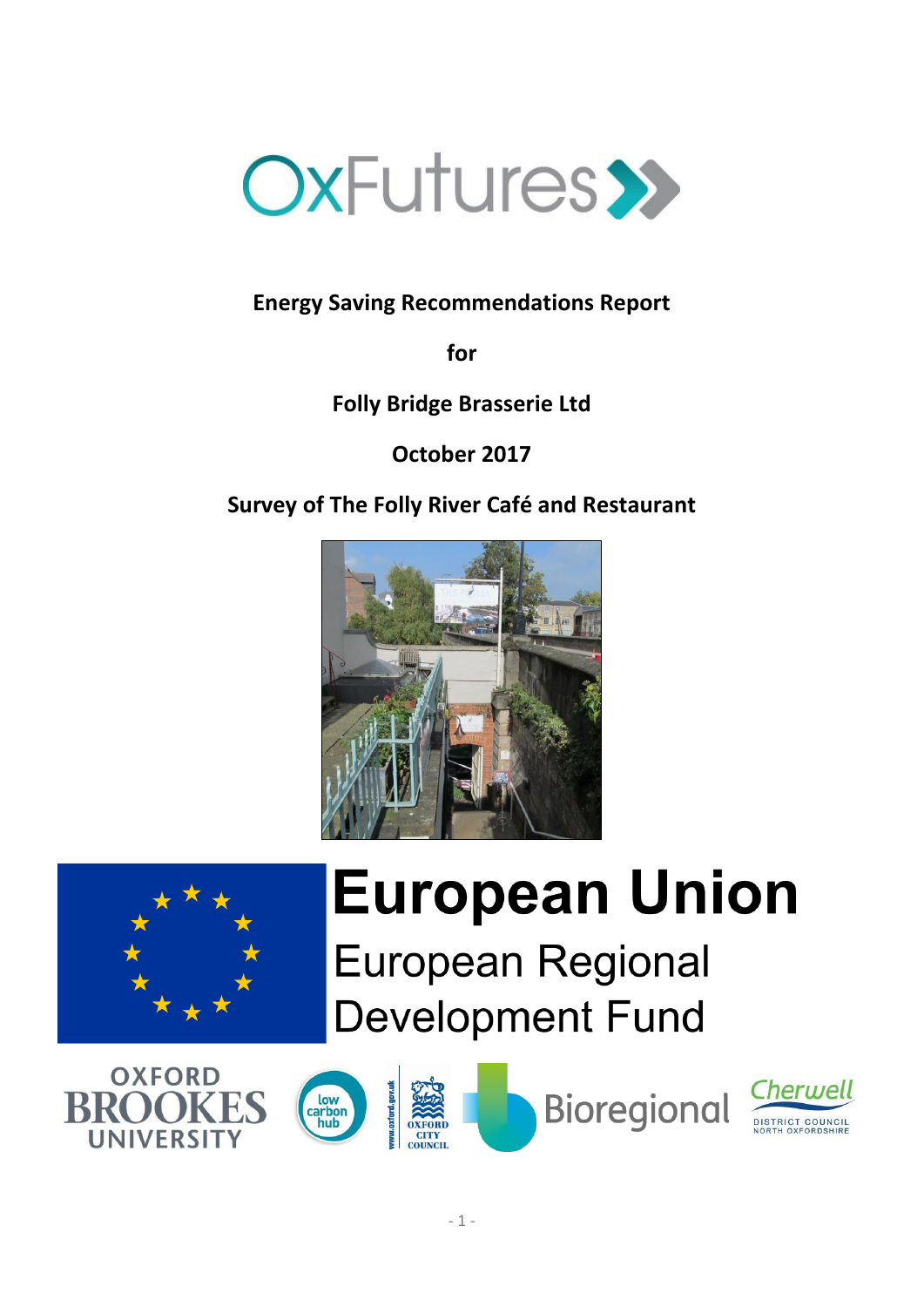# **ORGANISATION OVERVIEW**

#### **Report overview**

EiE carried out a site visit and interviewed key staff. All recommendations in this report are based on information and observations obtained during the site visit and information subsequently provided by Giles. The report is set out in order of recommended priority based on ease of implementation, carbon impact, cost and factors discussed on site.

#### **Client details**

| Folly Bridge Brasserie Ltd | 1 Folly Bridge<br>Oxford, OX1 4JU      |  |  |
|----------------------------|----------------------------------------|--|--|
| Giles Dobson               | giles@the-folly.co.uk<br>07834 827 530 |  |  |
| 26th September 2017        | Carried out by Moira Dorey             |  |  |
|                            |                                        |  |  |

#### **Energy savings recommendations - summary**

Below is a summary of the opportunities recommended in this report. Costs and savings have been estimated using available information; an explanation is provided in detail for each opportunity. Estimations have been made based on energy data provided. Where savings estimations are not given further details/surveys would be required.

| Opportunity                        | <b>Savings</b><br>(kWh / yr) | <b>Savings</b><br>(E / yr) | Cost<br>(E) | <b>Initial</b><br>Payback<br>in years | <b>Carbon Impact</b><br>(tCO <sub>2</sub> e / yr) |
|------------------------------------|------------------------------|----------------------------|-------------|---------------------------------------|---------------------------------------------------|
| Take and submit meter readings     | $\Omega$                     | $\Omega$                   | $\mathbf 0$ |                                       |                                                   |
| Conduct an out of hours survey     | 2,974                        | 346                        | $\Omega$    |                                       | 1.23                                              |
| Add heating controls               | 3,122                        | 363                        | 350         | 3.86                                  | 1.29                                              |
| Add timer to hot water             | 683                          | 18                         | 68          | 3.8                                   | 0.13                                              |
| Monitor coffee machine energy      |                              |                            |             |                                       |                                                   |
| use.                               |                              |                            |             |                                       |                                                   |
| Complete upgrade of lights to LEDs | 1,390                        | 162                        | 156         | 0.97                                  | 0.57                                              |
| Reduce heat loss from              | 2,974                        | 346                        | 3,265       | 9.45                                  | 1.23                                              |
| conservatory roof                  |                              |                            |             |                                       |                                                   |
| Obtain quotes for heat recovery    |                              |                            |             |                                       |                                                   |
| equipment                          |                              |                            |             |                                       |                                                   |
| Consider a wood burning stove      | 8,921                        | 1,037                      | 2,300       | 2.22                                  | 3.68                                              |
| Consider a commercial induction    |                              |                            |             |                                       |                                                   |
| hob                                |                              |                            |             |                                       |                                                   |
| <b>TOTAL</b>                       | 20,064 kWh/yr                | £2,270/yr                  | £6,139      |                                       | 8.11 tCO <sub>2</sub> e / yr                      |

# **Site details**

This historic Oxford building on the banks of the Thames was completely refurbished in 1999/2000 with a further upgrade in 2011. It consists of an indoor restaurant, a small bar servicing the restaurant and a large outdoor terrace. The restaurant has an electric heating system with gas used for hot water and cooking. It is open throughout the year from 10am to between 11pm and 1am depending on the day of the week.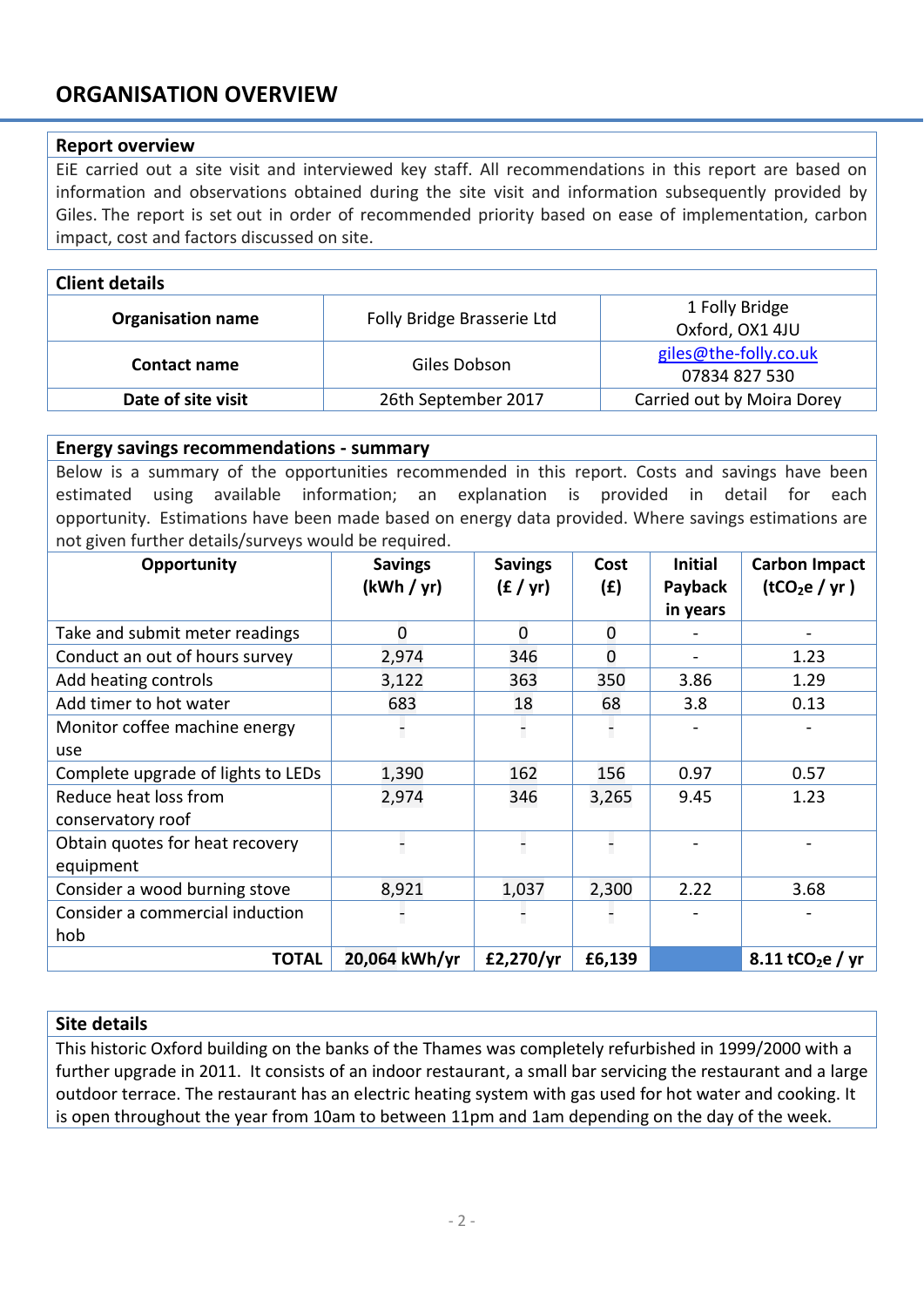# **ENERGY PROFILE**





Benchmarks are calculated using data provided and compared to CIBSE figures for the building category "Restaurant". Fossil fuel use is below the typical benchmark as the restaurant is heated using electricity instead of the more typical gas.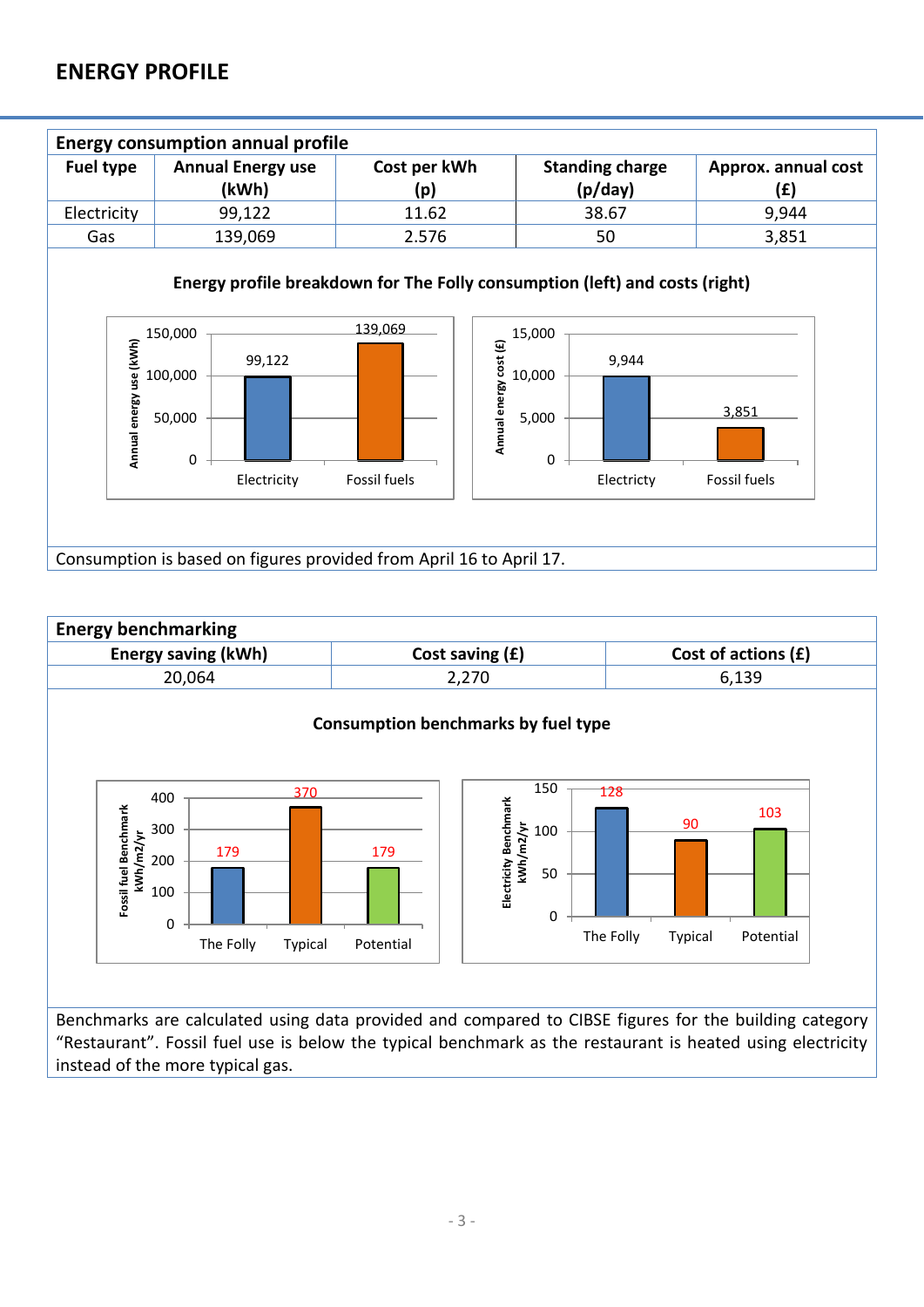'n

| Take and submit meter readings                                                                                                                                                                                                                                                                                                                                            |                                                                                                                                                                                                                                                                                                                                                                                                                                                                                                          |                      |  |
|---------------------------------------------------------------------------------------------------------------------------------------------------------------------------------------------------------------------------------------------------------------------------------------------------------------------------------------------------------------------------|----------------------------------------------------------------------------------------------------------------------------------------------------------------------------------------------------------------------------------------------------------------------------------------------------------------------------------------------------------------------------------------------------------------------------------------------------------------------------------------------------------|----------------------|--|
| <b>Energy saving (kWh)</b>                                                                                                                                                                                                                                                                                                                                                | Cost saving $(f)$                                                                                                                                                                                                                                                                                                                                                                                                                                                                                        | Cost of action $(f)$ |  |
| 0                                                                                                                                                                                                                                                                                                                                                                         |                                                                                                                                                                                                                                                                                                                                                                                                                                                                                                          |                      |  |
| Some of your gas and electricity bills are based on estimated readings. By recording and submitting energy<br>meter readings to your suppliers regularly and accurately, energy management, as well as monitoring bills,<br>will be easier. This will be particularly useful to monitor the success of changes you make when following<br>recommendations in this report. |                                                                                                                                                                                                                                                                                                                                                                                                                                                                                                          |                      |  |
| <b>Actions</b><br>a spread-sheet and calculate usage.<br>$\bullet$<br>by telephone.<br>improvement measures can be assessed.<br>increases in energy use.                                                                                                                                                                                                                  | Arrange to record actual meter readings / usage on the same day once per month. Enter these into<br>Submit meter readings to your energy suppliers prior to invoicing (the timing of this will differ<br>based on your bills). Depending on your supplier, readings can be submitted via website, email, or<br>Use this information to form a baseline for your consumption so that the effect of energy<br>When you have a year of readings, review information to ensure action is taken on noticeable |                      |  |
| <b>Cost and savings calculations</b>                                                                                                                                                                                                                                                                                                                                      | There is no cost to this action. Staff time to collect and submit data will vary depending on the number of                                                                                                                                                                                                                                                                                                                                                                                              |                      |  |
|                                                                                                                                                                                                                                                                                                                                                                           |                                                                                                                                                                                                                                                                                                                                                                                                                                                                                                          |                      |  |

meters and method of collection. While there are no direct savings from this recommendation it will lead to increased awareness of energy use leading to greater control.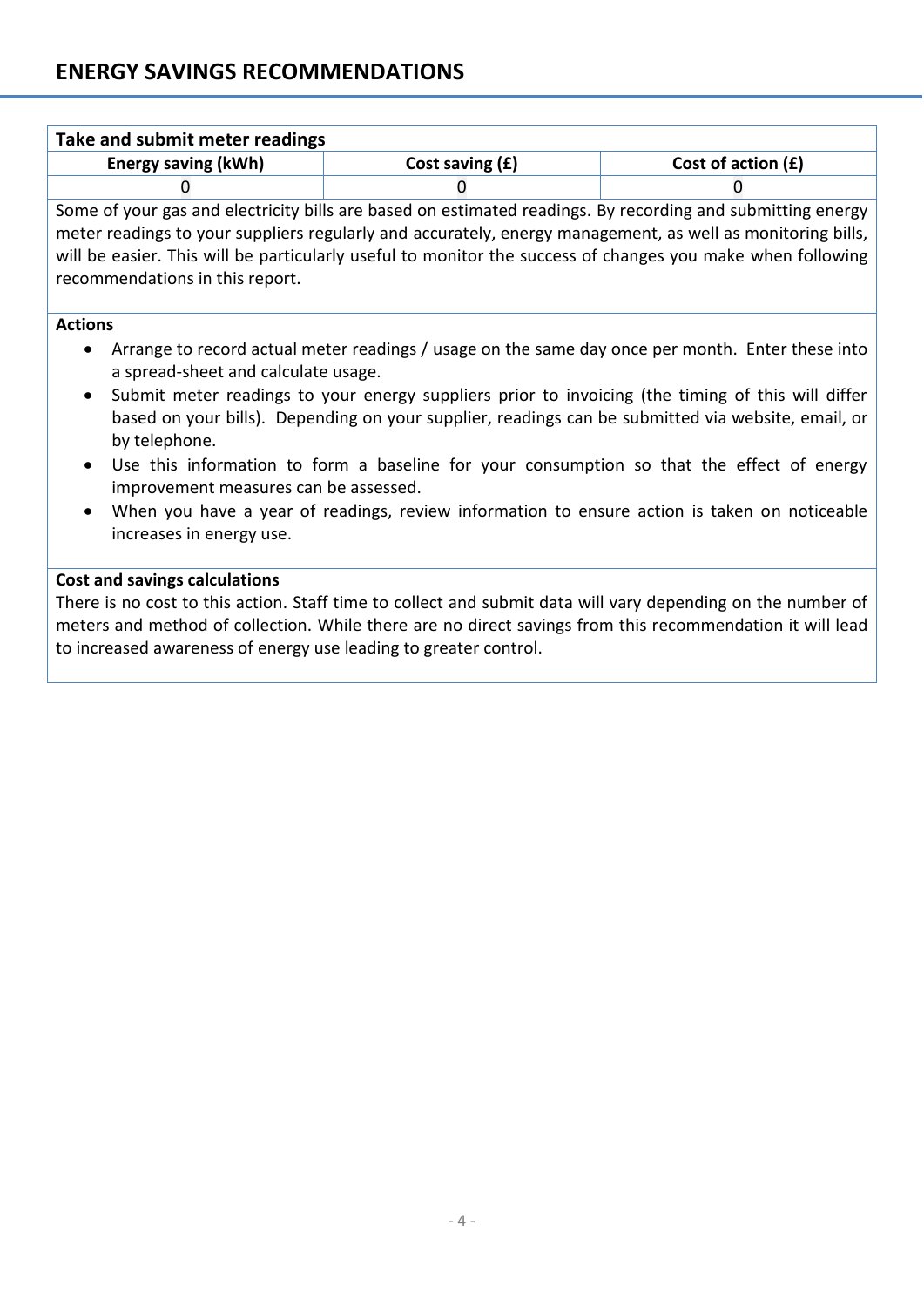| <b>Conduct an out of hours survey</b>                                         |                                                                                                                                                                                                                                                                                                                                                                                                                                                                                                                                                                                                                                                                                                                                                                                                                                                                                                                                                                                                                                                                    |                    |  |  |
|-------------------------------------------------------------------------------|--------------------------------------------------------------------------------------------------------------------------------------------------------------------------------------------------------------------------------------------------------------------------------------------------------------------------------------------------------------------------------------------------------------------------------------------------------------------------------------------------------------------------------------------------------------------------------------------------------------------------------------------------------------------------------------------------------------------------------------------------------------------------------------------------------------------------------------------------------------------------------------------------------------------------------------------------------------------------------------------------------------------------------------------------------------------|--------------------|--|--|
| <b>Energy saving (kWh)</b>                                                    | Cost saving (£)                                                                                                                                                                                                                                                                                                                                                                                                                                                                                                                                                                                                                                                                                                                                                                                                                                                                                                                                                                                                                                                    | Cost of action (£) |  |  |
| 2,974                                                                         | 346                                                                                                                                                                                                                                                                                                                                                                                                                                                                                                                                                                                                                                                                                                                                                                                                                                                                                                                                                                                                                                                                | 0                  |  |  |
| wasted energy when the building is not in use.                                | The amount of energy used overnight in your building is unknown however you are concerned that many<br>energy using items are left on unnecessarily. Carrying out an 'out of hours' energy survey will help identify                                                                                                                                                                                                                                                                                                                                                                                                                                                                                                                                                                                                                                                                                                                                                                                                                                               |                    |  |  |
| <b>Actions</b><br>$\bullet$<br>$\bullet$<br>$\bullet$<br>$\bullet$<br>needed. | In order to identify wasted energy during out of hours periods, conduct a survey of energy use,<br>arranging to switch off any items left on unnecessarily. These may include: lights, heating, fans,<br>stand-by on machinery, or other appliances. Once this is completed, calculate the minimum<br>practical out of hours hourly energy use (excludes essential energy use).<br>To do this, take a gas and electricity reading after the survey (when no users are in the building) at<br>the end of a work day or work week. Take the meter readings again first thing the next working<br>morning before users arrive. Note the time the readings are taken.<br>Calculate the average hourly out of hours energy use by subtracting the first meter reading from<br>the current reading and dividing by the number of hours between both readings.<br>Regularly collect out of hours meter readings again and compare the average to the original (after<br>the survey). If there has been an increase, further action to switch off unnecessary items may be |                    |  |  |
| <b>Cost and savings calculations</b><br>survey and collection.                | There is no cost to this action. Staff time to collect and analyse data will vary depending on the method of<br>Savings are estimated at 3% saving in total electricity bill. As there is no gas heating it is unlikely that any<br>gas appliances are left on. Gas water heating is covered in a separate recommendation.                                                                                                                                                                                                                                                                                                                                                                                                                                                                                                                                                                                                                                                                                                                                         |                    |  |  |
|                                                                               |                                                                                                                                                                                                                                                                                                                                                                                                                                                                                                                                                                                                                                                                                                                                                                                                                                                                                                                                                                                                                                                                    |                    |  |  |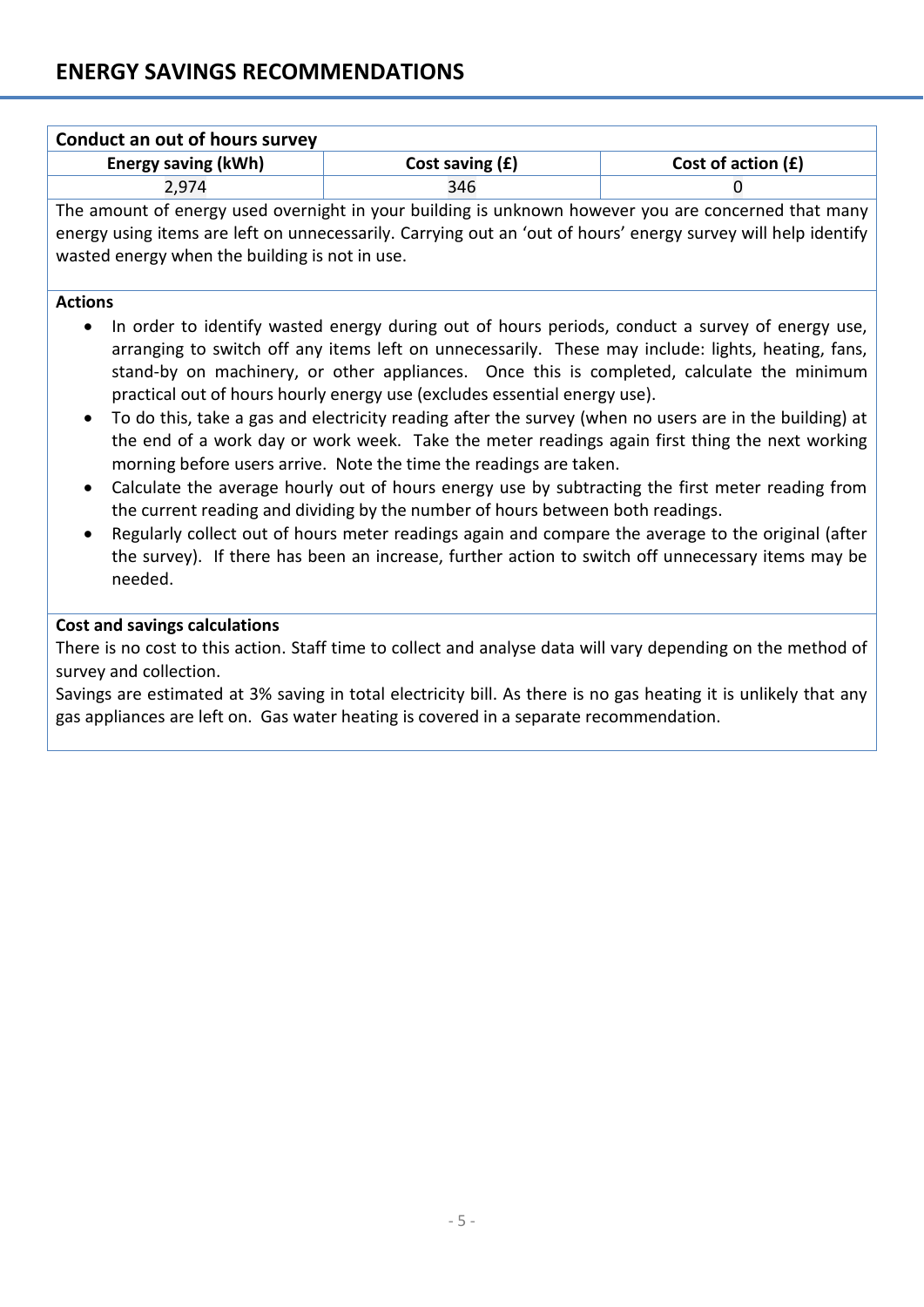| <b>Add heating controls</b>                                                                                                                                                                                                                                                                                                                                                                                                                                                                                                                                                                                                                                                                  |                                                                                                             |                      |  |  |
|----------------------------------------------------------------------------------------------------------------------------------------------------------------------------------------------------------------------------------------------------------------------------------------------------------------------------------------------------------------------------------------------------------------------------------------------------------------------------------------------------------------------------------------------------------------------------------------------------------------------------------------------------------------------------------------------|-------------------------------------------------------------------------------------------------------------|----------------------|--|--|
| <b>Energy saving (kWh)</b>                                                                                                                                                                                                                                                                                                                                                                                                                                                                                                                                                                                                                                                                   | Cost saving $(f)$                                                                                           | Cost of action $(f)$ |  |  |
| 3,122                                                                                                                                                                                                                                                                                                                                                                                                                                                                                                                                                                                                                                                                                        | 363                                                                                                         | 350                  |  |  |
|                                                                                                                                                                                                                                                                                                                                                                                                                                                                                                                                                                                                                                                                                              | The heating is manually controlled. It is turned on and off as staff arrive and leave depending on the      |                      |  |  |
|                                                                                                                                                                                                                                                                                                                                                                                                                                                                                                                                                                                                                                                                                              | weather conditions. Install heating controls that allow times to be set easily. This will help reduce costs |                      |  |  |
|                                                                                                                                                                                                                                                                                                                                                                                                                                                                                                                                                                                                                                                                                              | from unnecessary heating when the staff forget to turn it off. Programme the heating to turn on a           |                      |  |  |
|                                                                                                                                                                                                                                                                                                                                                                                                                                                                                                                                                                                                                                                                                              | maximum of 30 minutes before building users arrive and to turn off 15 minutes before they leave. This will  |                      |  |  |
| allow the area to be heated sufficiently for the duration of the use.                                                                                                                                                                                                                                                                                                                                                                                                                                                                                                                                                                                                                        |                                                                                                             |                      |  |  |
|                                                                                                                                                                                                                                                                                                                                                                                                                                                                                                                                                                                                                                                                                              |                                                                                                             |                      |  |  |
| <b>Actions</b>                                                                                                                                                                                                                                                                                                                                                                                                                                                                                                                                                                                                                                                                               |                                                                                                             |                      |  |  |
| Review and record heating requirements in your building taking into account the following:<br>Is heating required at the same time every day of the week or would a 7-day programmer,<br>$\overline{a}$<br>which would allow you to programme the heating a week in advance, be more appropriate?<br>Will this programmer also act as the room thermostat or is situated elsewhere in the<br>building?<br>Does the time and temperature need to be set diffently for different heaters?<br>÷,<br>Once this review is completed contact a local qualified electrician to quote for installing appropriate<br>heating controls. We recommend contacting at least three contractors for quotes. |                                                                                                             |                      |  |  |
| <b>Cost and Savings calculations</b>                                                                                                                                                                                                                                                                                                                                                                                                                                                                                                                                                                                                                                                         |                                                                                                             |                      |  |  |
| The cost is based on £100 of timing equipment plus a half day of an electrician's time. Savings assume that<br>heating represents 30% of all electricity and that heating is left on unnecessarily 25% of the time.                                                                                                                                                                                                                                                                                                                                                                                                                                                                          |                                                                                                             |                      |  |  |
|                                                                                                                                                                                                                                                                                                                                                                                                                                                                                                                                                                                                                                                                                              |                                                                                                             |                      |  |  |
|                                                                                                                                                                                                                                                                                                                                                                                                                                                                                                                                                                                                                                                                                              |                                                                                                             |                      |  |  |
|                                                                                                                                                                                                                                                                                                                                                                                                                                                                                                                                                                                                                                                                                              |                                                                                                             |                      |  |  |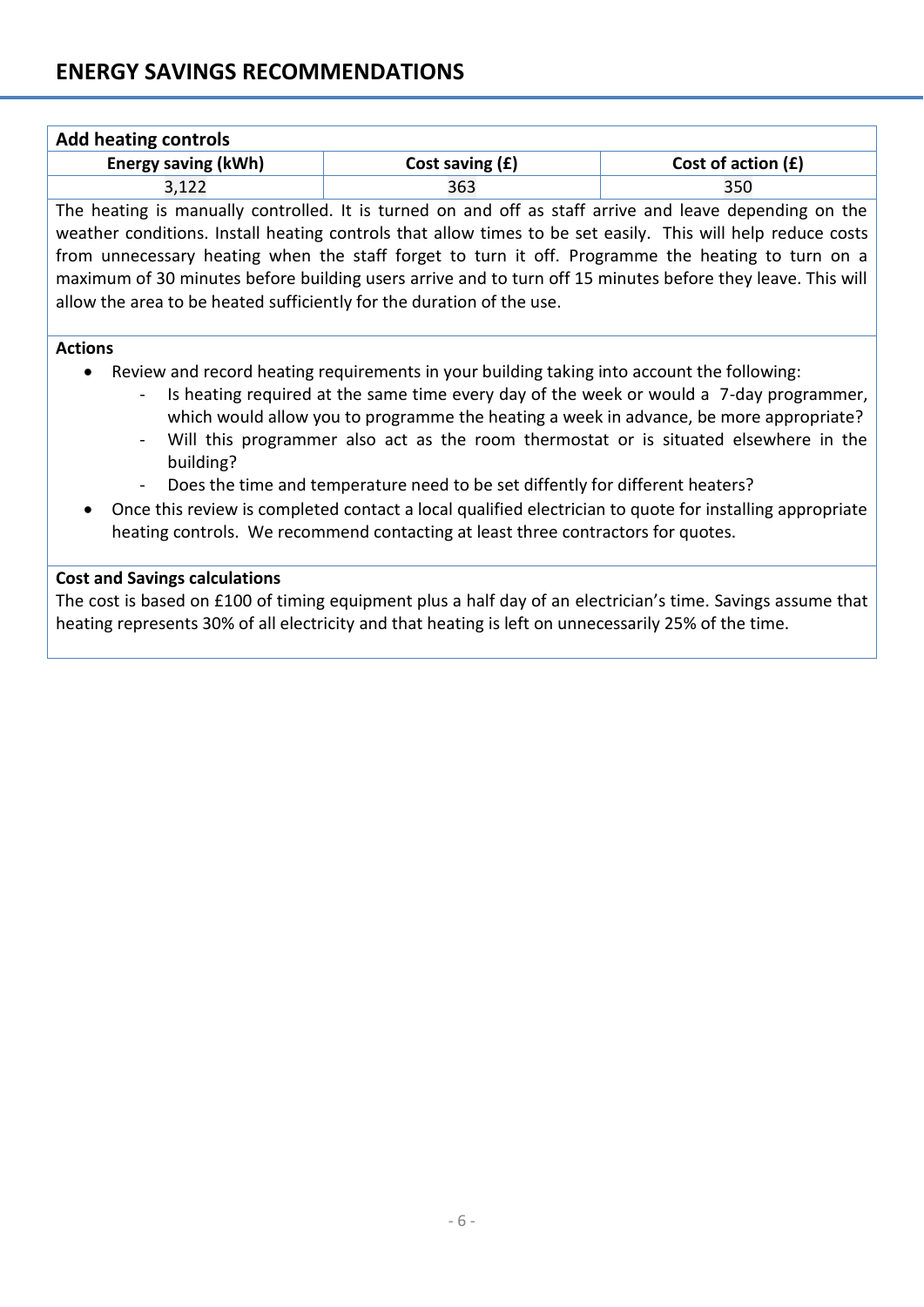| Add timer to hot water |                   |                      |  |  |
|------------------------|-------------------|----------------------|--|--|
| Energy saving (kWh)    | Cost saving $(f)$ | Cost of action $(f)$ |  |  |
| 683                    |                   | 68                   |  |  |



Your hot water boiler in the upstairs changing room is permanently switched on and heating water 24 hours a day 365 days a year. The boiler is rated at 9.5kW and will use about 5kW a day to heat the water.

Install a timer to better control heating times. Energy will be saved by only heating the water when staff are working in the building.

An example timer is here: [http://www.screwfix.com/p/lap-7-day-digital-immersion-timer/1804r.](http://www.screwfix.com/p/lap-7-day-digital-immersion-timer/1804r)

## **Actions**

- Fit the boiler with a 7 day timer that is set to turn the boiler off when not needed (for example 1am every night).
- Programme the timer to turn on 30 minutes before hot water is required ensuring that the timer is set so that it does not come on too early when you have later start days.

## **Cost and savings calculations**

As the hot water boiler is hard-wired you will need to get a qualified electrician to wire in a timer. Timers cost around £18 plus a couple of hours labour (£50 per hour estimated), or less if the electrician is on site anyway. Savings assume that the water heater can be switched off 9 hours a day from midnight to 9am.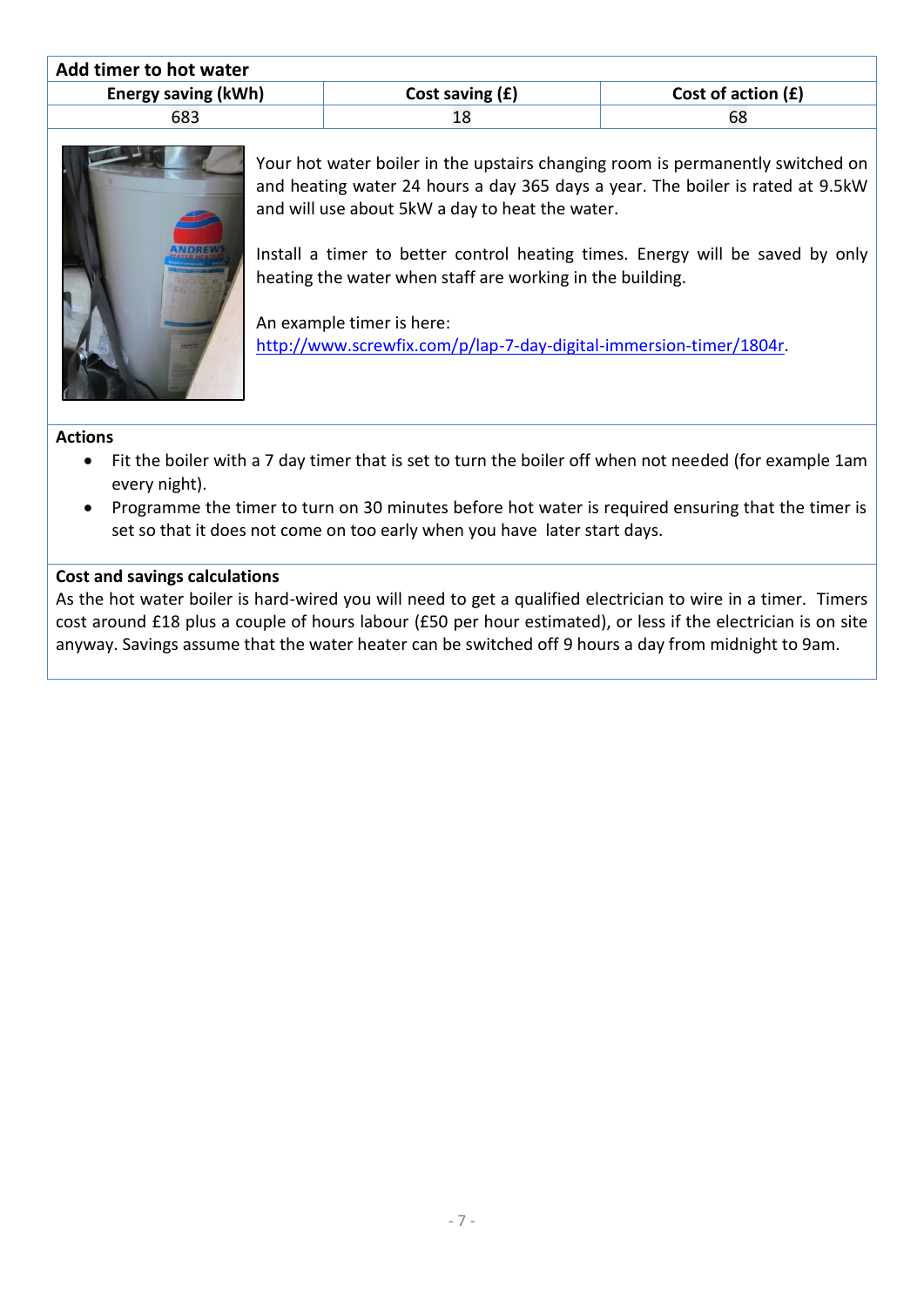| Monitor coffee machine energy use |                   |                      |  |  |
|-----------------------------------|-------------------|----------------------|--|--|
| <b>Energy saving (kWh)</b>        | Cost saving $(f)$ | Cost of action $(f)$ |  |  |
|                                   |                   |                      |  |  |



Your coffee machine was identified as being switched on ready for immediate even when not needed.

Powering catering equipment when not needed wastes energy however the amount of wasted energy from this coffee machine is not currently known. Measuring the amount of power used by the machine out of hours will determine what further action should be taken.

#### **Actions**

- Install a plug monitor at the plug socket to monitor how much energy the coffee machine uses in an hour, a 24 hour period and 7 day period.
- Record the results and review them.
- Discuss with machine supplier whether the machine can be switched off without causing disruption.
- If results of the above action show that it is practical and cost effective to switch off the machine, include this in the switch off procedures for staff at the end of the night.
- Carry out checks to ensure that equipment is turned off as expected.

#### **Cost and savings calculations**

A 7 day plug monitor is available at no charge from the auditor. Savings are not known until the energy use is monitored.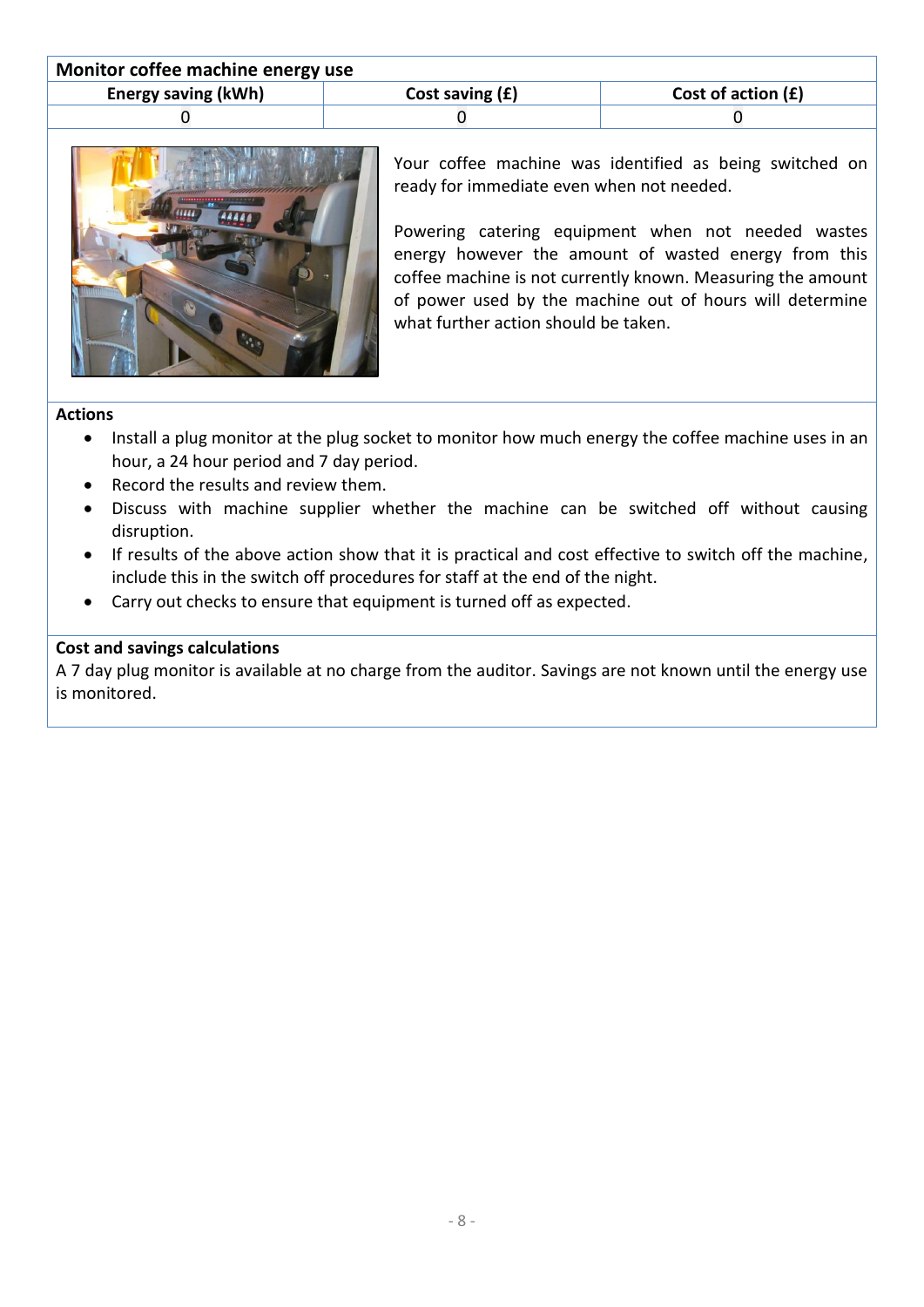| Complete upgrade of lights to LEDs |                   |                      |  |  |
|------------------------------------|-------------------|----------------------|--|--|
| <b>Energy saving (kWh)</b>         | Cost saving $(f)$ | Cost of action $(f)$ |  |  |
| 1,390                              | 162               | 156                  |  |  |

Most of the lights in the restaurant are already LEDs however the kitchen lighting is still older style T8 5 ft fluorescent light tubes. LED lights are more energy efficient and exist for nearly every fitting. LEDs last up to 35,000 hours before they need to be replaced (fluorescent lights last 15,000 hours) resulting in reduced maintenance costs.

Example LEDs can be found here: <https://www.tlc-direct.co.uk/> <http://www.lightingsupermarket.com/> <https://www.ledhut.co.uk/>

When selecting replacement lights there is also an opportunity to provide better lighting rather than using equivalent lights. Consider both the light quality preferred (known as colour temperature) that ranges from warm white, cool white or daylight and the level of brightness needed (measured in lumens).

Some LEDs can replace existing lights without modification of the light fixture. However, fluorescent fixtures need to be adapted first by either removing the starter or ballast, depending on the product. Sometimes replacing the entire fixture is easier and more economical over time.

Ensure that, whichever supplier you use, they offer a minimum 5 year failure replacement guarantee and are prepared to let you test a number of LEDs to ensure the light quality is correct before making a final purchase.

## **Actions**

- For all non LED lights consult lighting suppliers to determine equivalent LED replacements.
- Arrange for replacement of kitchen lights.

#### **Cost and savings calculations**

Cost =  $8 \times £7$  = £56 plus installation £100 Total £156 Saving = 8 x 58W tubes on for 14 hours a day = 2371kWh/year. Replace with 8 x 24w tubes = 981kWh/year. Saving per year = 1390kWh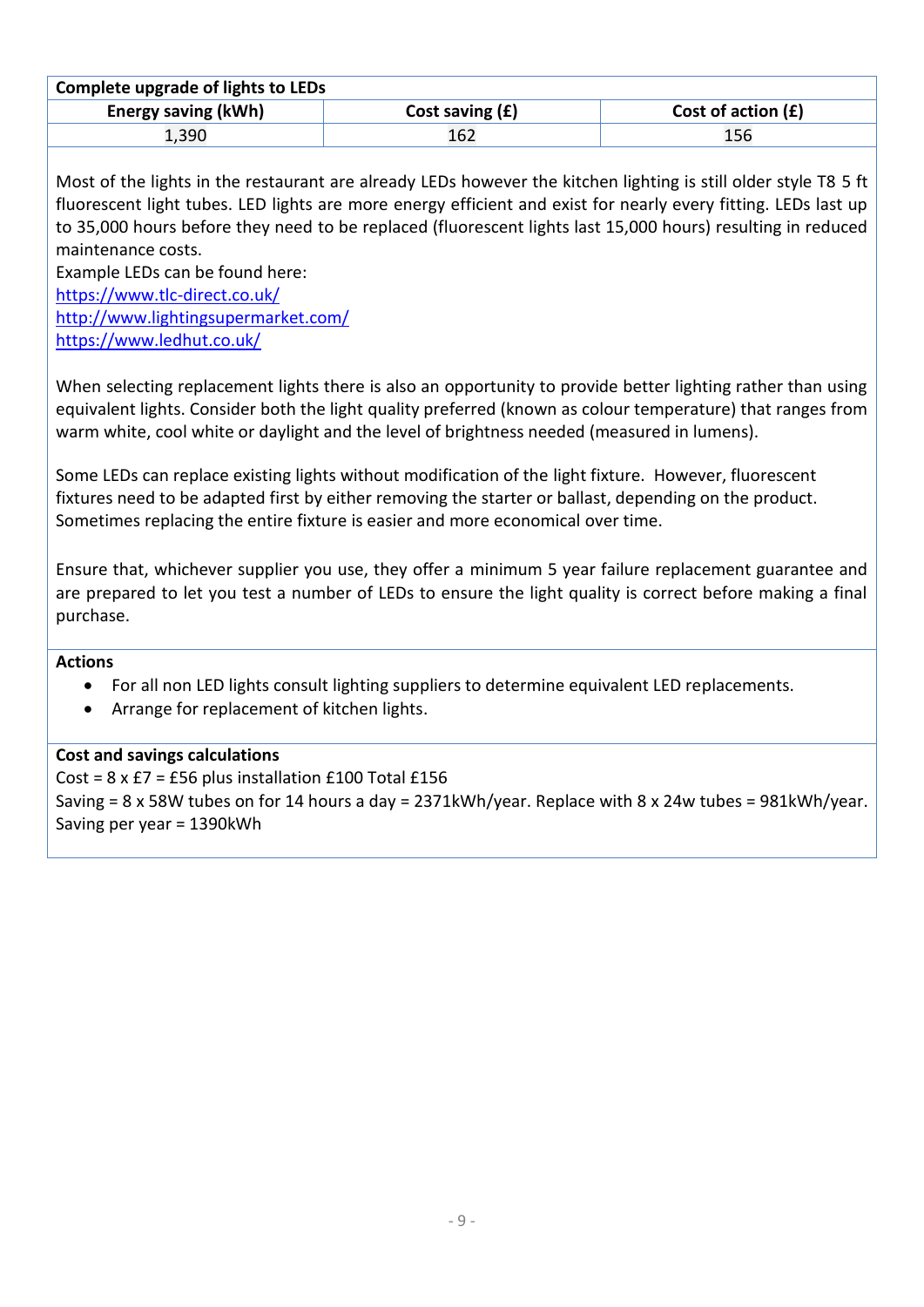| Reduce heat loss from conservatory roof |                 |                      |  |  |
|-----------------------------------------|-----------------|----------------------|--|--|
| <b>Energy saving (kWh)</b>              | Cost saving (£) | Cost of action $(f)$ |  |  |
| 2,974                                   | 346             | 3,265                |  |  |



Your victorian conservatory, with glass atrium, is a feature of the restaurant however heat is lost through the glass. As the river view contributes to the atmosphere in the restaurant, even at night, it is not recommended to put blinds on the side windows. However adding blinds to the glass atrium, fitted into place with a sealed frame**,** with sufficient thermal insulation properties, will reduce heat loss and uncomfortable draughts in winter. Also, closing blinds before direct sun light overheats the room in summer will help keep the indoor air at a comfortable temperature. For examples of roof blinds go to: [http://www.conservatoryblinds.co.uk.](http://www.conservatoryblinds.co.uk/)

Additionally, rooms with high ceilings generally suffer from heat rising and getting "trapped" at the apex of the ceiling. At The Folly the hot air rises but is currently lost through the glass atrium. This will result in

wasted energy as the heating is turned up to compensate at customer level. De-stratification fans could help the warm air to circulate, increasing comfort for customers and reducing heating requirements. They are available in both traditional and modern versions (see images).

For more information: [http://www.airius.co.uk](http://www.airius.co.uk/) <http://www.reznor.co.uk/en/uk/destratification>



#### **Actions**

- Contact 3 roof blind companies to obtain quotes. The link above for Conservatory Blinds gives useful information on the requirements for roof blinds.
- Contact appropriate suppliers to obtain a site visit and quotes for de-stratification fans.
- Consider the options for traditional versus more modern fans

#### **Cost and savings calculations**

An average cost of installing roof blinds is £3000.

De-stratification fans 2 x £70 = £140 plus fitting (half day) = £265. Total for measures £3265. Savings estimate a 10% saving on heating element of electricity usage (estimated at 30%).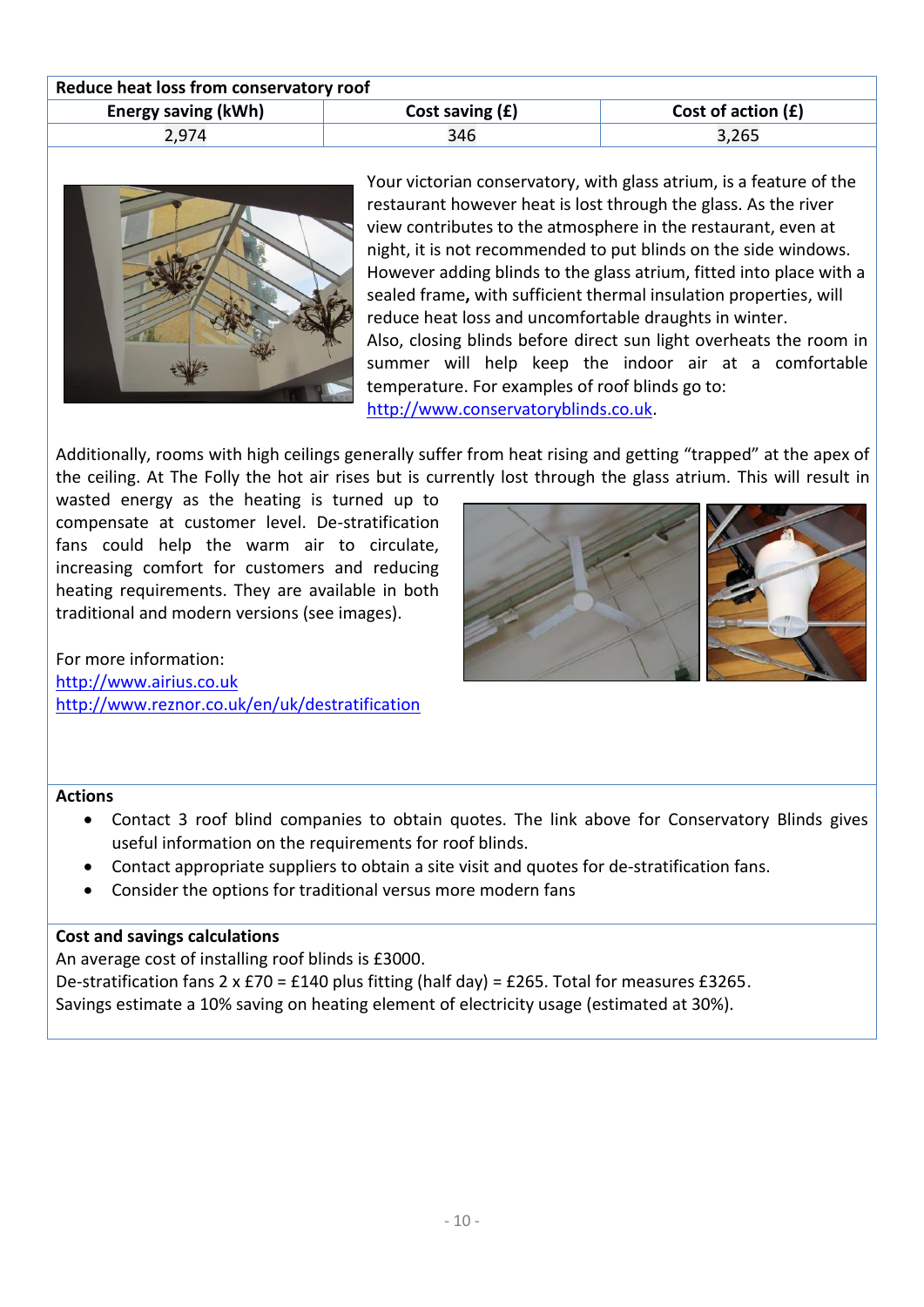| Obtain quotes for heat recovery equipment |                   |                      |  |  |
|-------------------------------------------|-------------------|----------------------|--|--|
| <b>Energy saving (kWh)</b>                | Cost saving $(f)$ | Cost of action $(f)$ |  |  |
|                                           |                   |                      |  |  |

Your kitchen is a very hot working environment whilst the adjoining restaurant often uses energy to heat it up diners to a comfortable level. During the audit visit there was a discussion about options to move heat from the kitchen to the restaurant without transferring the cooking smells.



Heating in the restaurant is electrically powered, so the options appear to be limited without a total replacement of the heating system (to a wet heating system with radiators). There may be an opportunity to heat hot water via heat recovery panels specifically designed to capture heat given off by commercial kitchen equipment (see image on left). Dext Heat Recovery is one specialist company who would be happy to discuss options and may also have suggestions for heat recovery from your refrigeration rooms.

#### **Actions**

- Contact Dext [http://dextheatrecovery.com](http://dextheatrecovery.com/) to discuss option for heat recovery in your kitchen.
- If this discussion suggests that heat recovery is a financially and practically viable option contact additional companies for competative quotes.

#### **Cost and savings calculations**

As this is a specialist technology, created bespoke for each kitchen, costs and savings have not been calculated.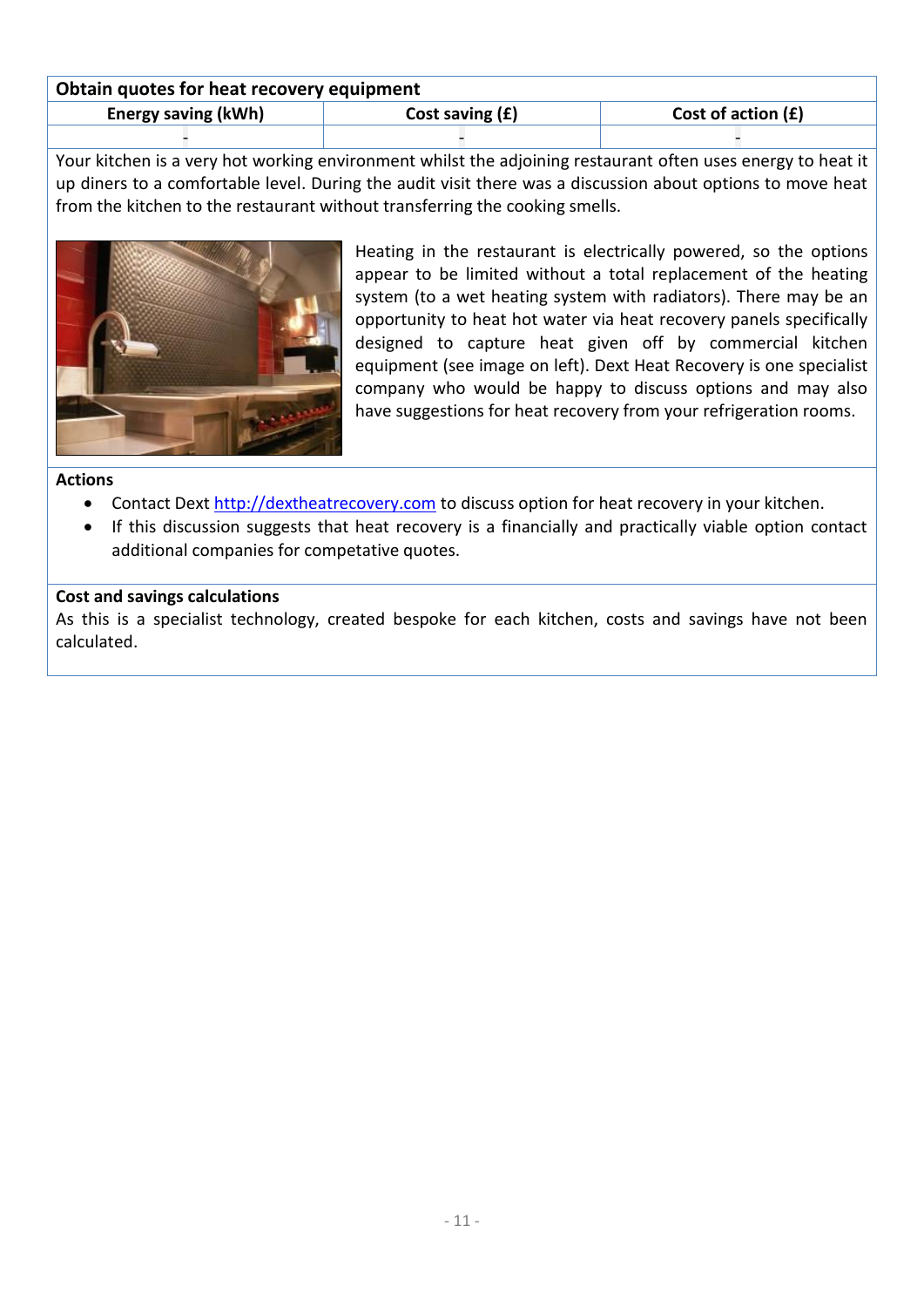| Consider a wood burning stove |                   |                      |
|-------------------------------|-------------------|----------------------|
| Energy saving (kWh)           | Cost saving $(f)$ | Cost of action $(f)$ |
| 8,921                         | 1,037             | 2,300                |

The current heating system in the restaurant is all electric which is an expensive, carbon intensive, method of heating. A wood burning stove to heat the restaurant, venting to an outside wall, would provide the opportunity to make use of local wood fuel, a renewable resource, whilst reducing use of electric heating. Wood burning stoves are available in a wide range of traditional and modern styles. You may feel that a wood burner would also add to the ambience of the restaurant in winter. Sourcing wood fuel locally can also help forestry management businesses. Wood burning stoves are availalble at a wide range of prices and quality. The Stove Hub [https://www.thestovehub.co.uk](https://www.thestovehub.co.uk/) is a good source of helpful information on what to look for.

## **Actions**

- Request a visit from 3 suppliers to draw up a specification for a wood burning stove.
- Obtain quotes for a good quality supply of wood fuel.

# **Cost and savings calculations**

Cost to install a wood burning stove including installation is estimated at £800 for the stove and £1500 for installation = £2300. There will be an on-going cost of wood fuel if this is not obtainable from a free source locally. Savings estimate a 30% saving on the heating element of electricity use.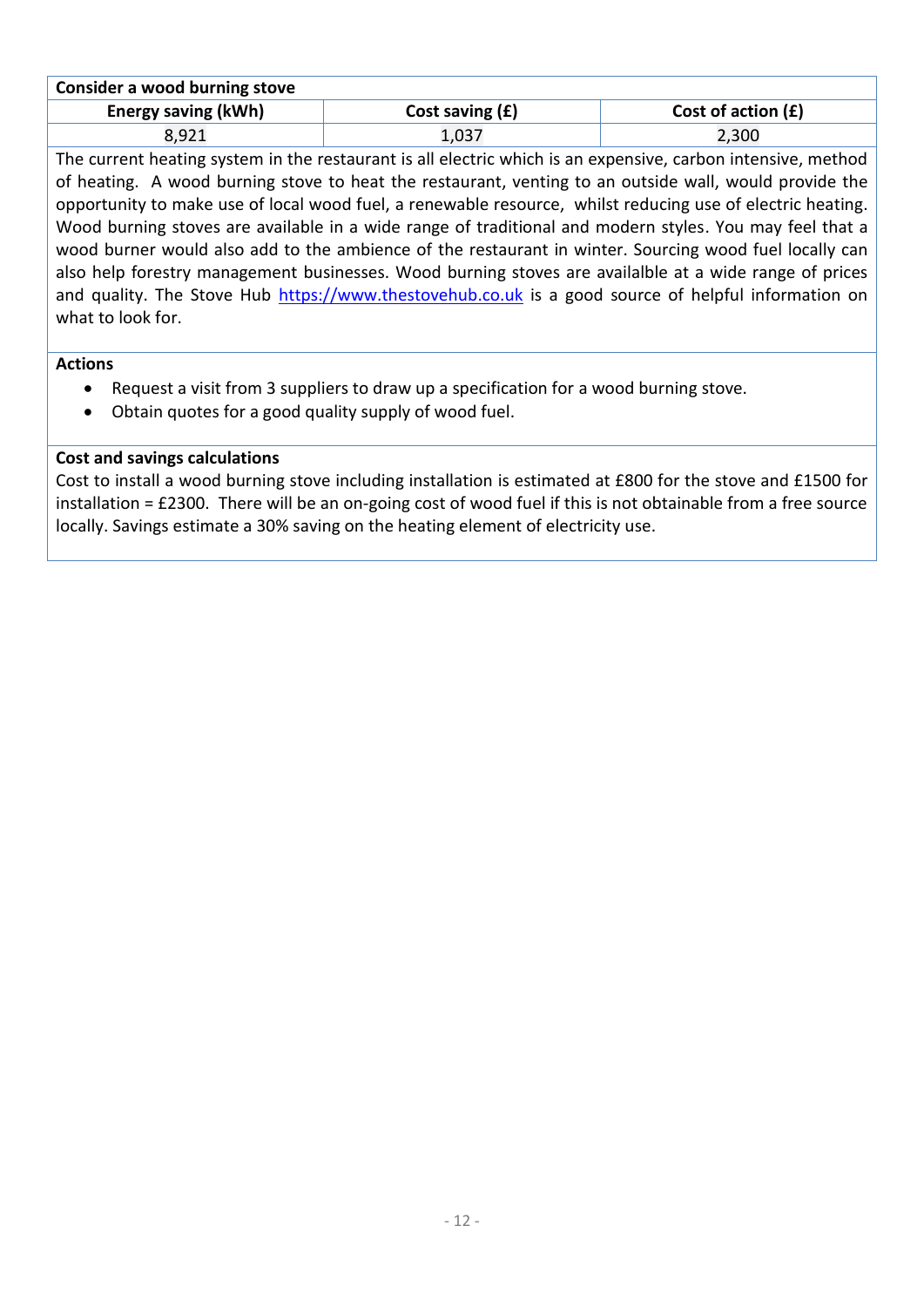| Consider a commercial induction hob                              |  |  |                                                                                                            |  |  |
|------------------------------------------------------------------|--|--|------------------------------------------------------------------------------------------------------------|--|--|
| Cost of action $(E)$<br>Energy saving (kWh)<br>Cost saving $(f)$ |  |  |                                                                                                            |  |  |
|                                                                  |  |  |                                                                                                            |  |  |
|                                                                  |  |  | You are planning to replace one of your cooking ranges shortly. During the energy audit visit we discussed |  |  |

You are planning to replace one of your cooking ranges shortly. During the energy audit visit we discussed electric induction hobs as a method of reducing wasted energy and over heating in the kitchen. Falcon Food Service provide helpful information on this type of hob:

[http://www.falconfoodservice.com/InfoCentre/Advice/BuyingGuides/BuyingInduction.aspx.](http://www.falconfoodservice.com/InfoCentre/Advice/BuyingGuides/BuyingInduction.aspx)

They sum up the pros and cons as follows:

'There is no doubt that induction provides many benefits to any chef, including energy savings, faster heat up times, easy cleaning and instantly controllable heat but that doesn't mean it's for everyone. There are some downsides to induction also, the main one being cost. An induction unit is generally more expensive than its gas or electric equivalent (for example, Falcon's induction range is 3 times the price of a six burner gas range, while an electric four zone boiling table is half the price of the induction model). New cookware may have to be purchased if not made of ferrous material. In many places electric costs are much higher than gas, potentially negating the energy savings resulting from the more efficient induction unit'.

You are currently cooking with gas which is both cheaper and has a lower carbon footprint per kW used than electricity. Rough calculations based on an 8kW 4 gas burner range versus a 5kW 4 zone induction range suggest a possible saving through installing an induction range of around £500 a year however further detailed analysis would need to be carried out before purchase.

#### **Actions**

- Contact 3 suppliers of good quality kitchen equipment who supply induction hobs to discuss their experience.
- Ask them to provide references to chefs who have used induction hobs for a personal perspective.

# **Cost and savings calculations**

Costs and savings not calculated due to uncertainty over requirements.